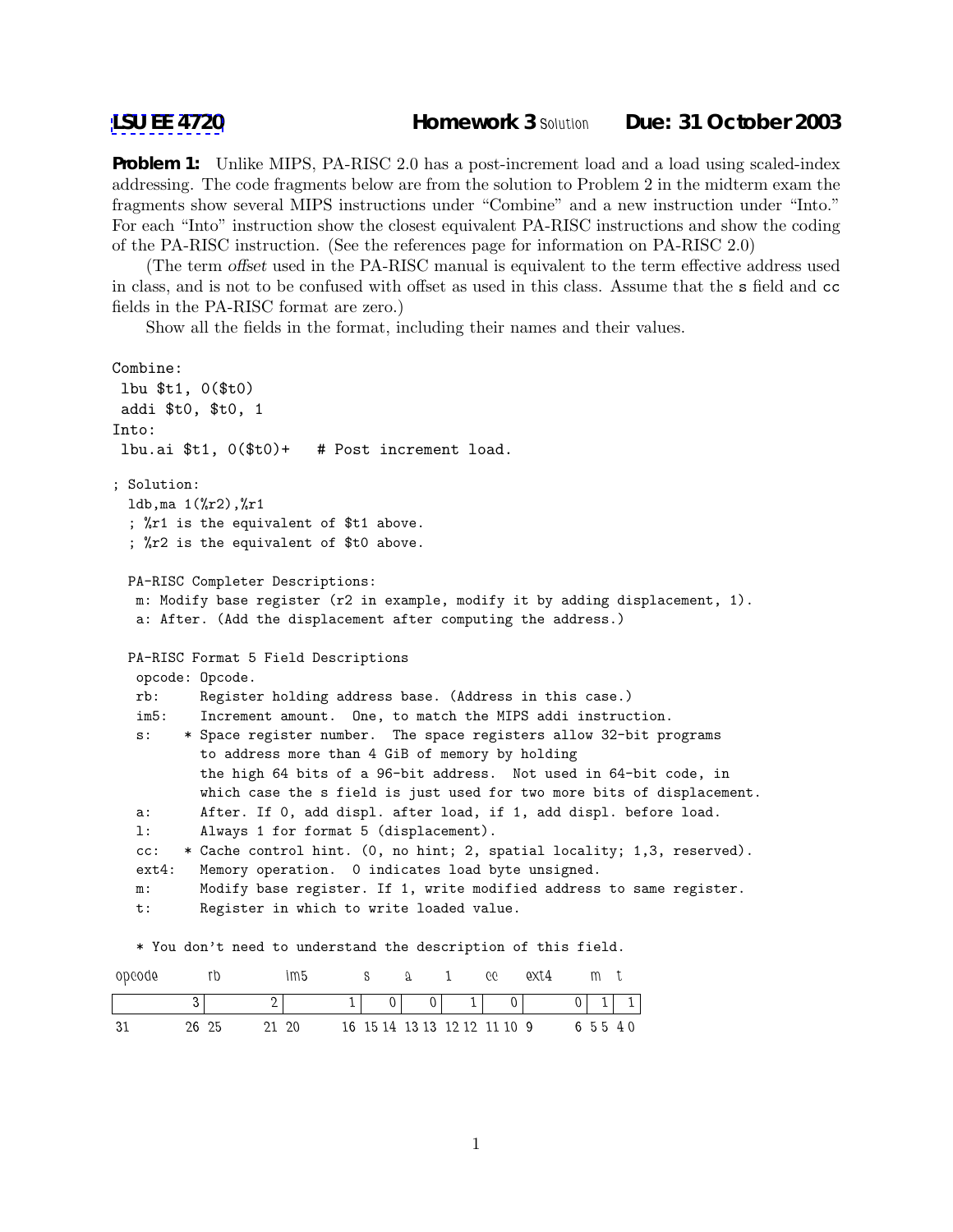Combine: sll \$t1, \$t1, 2 add \$t3, \$a1, \$t1 lw \$t4, 0(\$t3) Into: lw.si \$t4, (\$a1,\$t1) # Scaled index addressing. ; Solution ldw.s %r1(%r2), %r4 ; %r1 is index register (equivalent to \$t1 above, before the shift). ; %r2 is the base register (equivalent to \$a1 above). ; %r4 is the destination (equivalent to \$t4 above). ; Effective address (offset in HP terminology) is: (  $\chi$ r1 \* 4 ) +  $\chi$ r2 PA-RISC Completer Descriptions: s: Scale index. Multiply the contents of the index register (r1 here) by the data size, (in this case multiply by 4). PA-RISC Format 4 Field Descriptions opcode: Opcode. rb: Register holding address base. (Address in this case.) rx: Register holding index. s: \* Space register number. The space registers allow 32-bit programs to address more than 4 GiB of memory by holding the high 64 bits of a 96-bit address. Not used in 64-bit code, in which case the s field is just used for two more bits of displacement. u: Scale. If 1, shift index by "data size". Shift by 2 for 4-bytes, etc. l: Always 0 for format 4 (indexed addressing). cc: \* Cache control hint. (0, no hint; 2, spatial locality; 1,3, reserved). ext4: Memory operation. 2 indicates load word (32 bits) unsigned. m: Modify base register. If 1, write modified address to same register. t: Register in which to write loaded value.

|  | opcode rb rx suo ceext4 m <mark>t</mark> |  |  |  |  |
|--|------------------------------------------|--|--|--|--|

\* You don't need to understand the description of this field.

|  | 26 25 | $20 - 20$ |  | 16 15 14 13 13 12 12 11 10 9 |  | 65540 |  |
|--|-------|-----------|--|------------------------------|--|-------|--|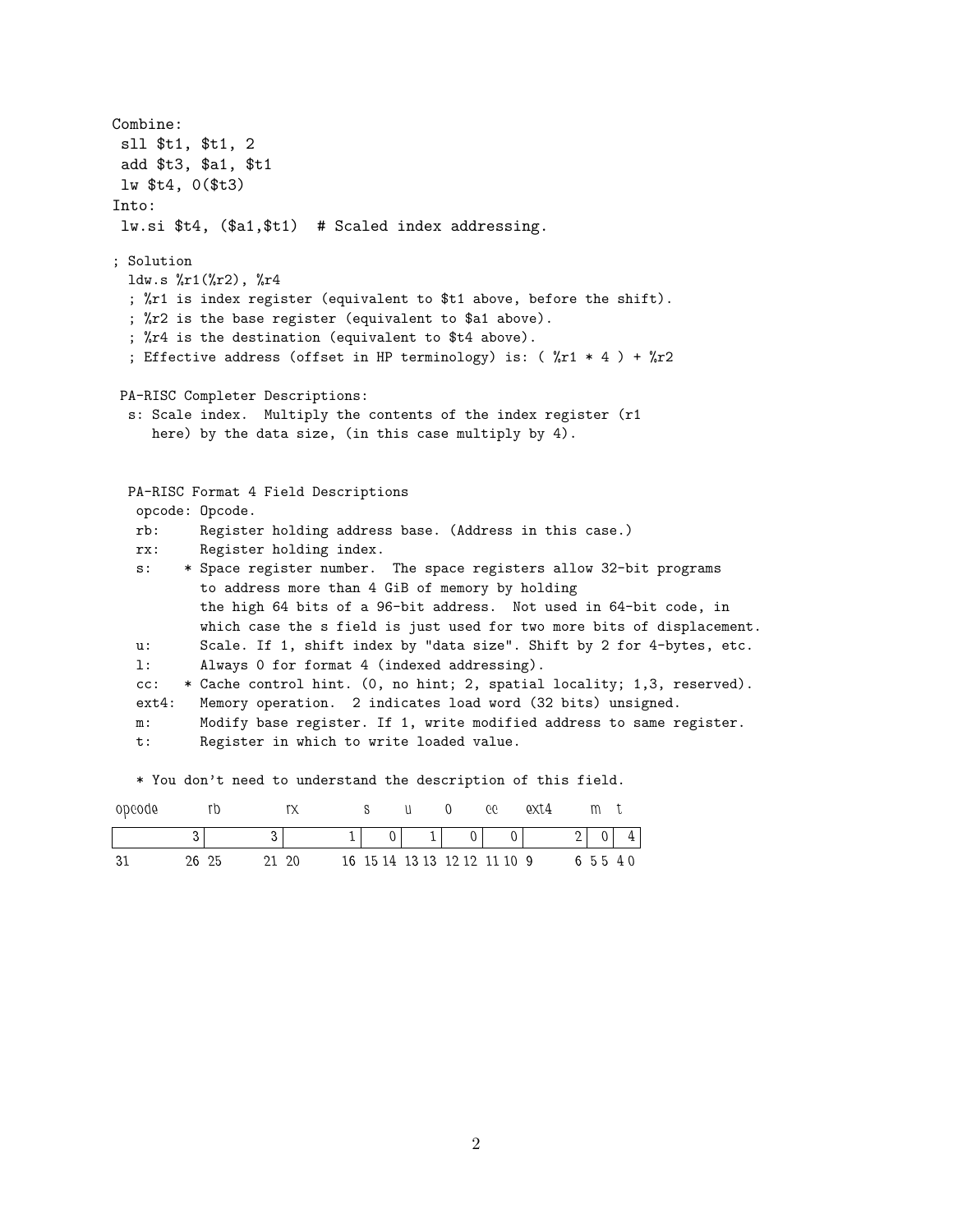**Problem 2:** The code fragment below runs on the implementation illustrated below.

(*a*) Show a pipeline execution diagram for the code fragment on the implementation up to the second fetch of the sub instruction; assume the branch will be taken.

(*b*) Show the value of the labeled wires (A, B, and C) at each cycle in which a value can be determined.

For maximum pedagogical benefit please pay close attention to the following:

- As always, look for dependencies.
- Pay attention to the RAW hazard between sub and sw and the RAW hazard between andi and bne.
- Make sure that add is fetched in the right time in the second iteration.
- Base timing **on the implementation diagram**, not on rules inferred from past solutions.